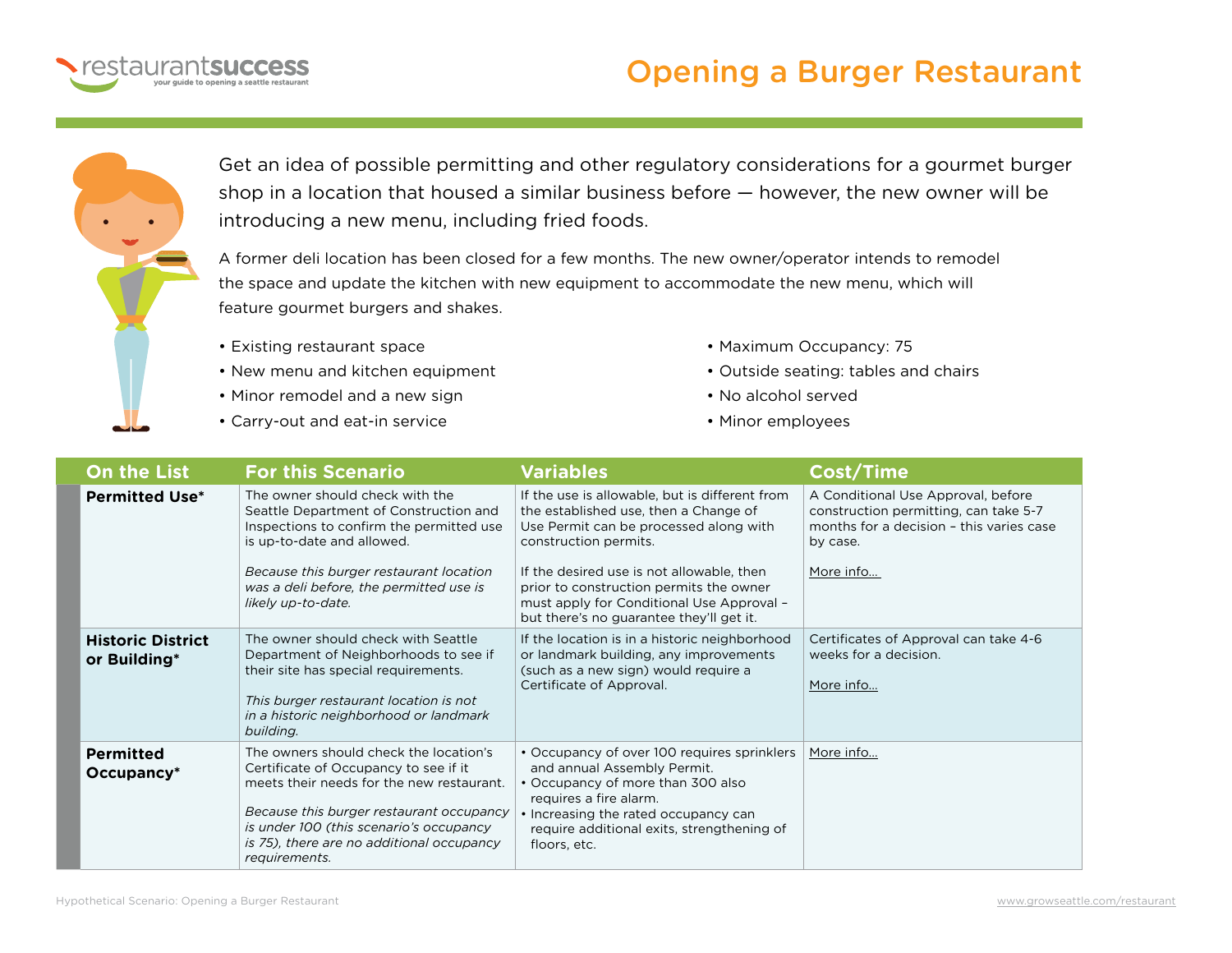|                | On the list                                                                    | <b>For this Scenario</b>                                                                                                                                                                                                                                                                                      | <b>Variables</b>                                                                                                                                                                                                                                                                                                                                | <b>Cost/Time</b>                                                                                                                                                                                                                                      |
|----------------|--------------------------------------------------------------------------------|---------------------------------------------------------------------------------------------------------------------------------------------------------------------------------------------------------------------------------------------------------------------------------------------------------------|-------------------------------------------------------------------------------------------------------------------------------------------------------------------------------------------------------------------------------------------------------------------------------------------------------------------------------------------------|-------------------------------------------------------------------------------------------------------------------------------------------------------------------------------------------------------------------------------------------------------|
| chen           | <b>Grease Traps</b><br>and Interceptors                                        | All restaurants must have a grease trap or<br>interceptor.<br>This burger restaurant prepares fried and<br>grilled food, which may require robust<br>grease removal equipment. However,<br>carryout orders reduce the amount of<br>dishwashing and the grease load.                                           | The types and amounts of food served and<br>amount of dishwashing will determine the<br>size and type of grease trap or interceptor<br>the restaurant needs. The owner should<br>check the fats, oils, and grease (FOG)<br>program with Seattle Public Utilities for<br>more information on FOG requirements for<br>restaurants and businesses. | Costs depend on the type of interceptor<br>and difficulty of installation.<br>After a plumbing plan review approval,<br>the owner can get a Plumbing Permit<br>from King County to install a grease trap<br>or interceptor the same day.<br>More info |
| $\overline{a}$ | <b>Health</b><br><b>Department</b><br><b>Restaurant Plan</b><br><b>Review*</b> | The owner should schedule a<br>pre-submittal conference with Public<br>Health-Seattle & King County to<br>determine level of plan review required.<br>Because this burger restaurant is adding<br>equipment and changing the menu, it will<br>need a Remodel Plan Review.                                     | A more comprehensive Full Plan Review is<br>required if:<br>• The previous location was closed more for<br>than a year.<br>• The menu changes from previous<br>operation or additional kitchen equipment<br>is added.                                                                                                                           | The plan review costs \$430-\$860<br>depending on the level of review required.<br>More info                                                                                                                                                          |
|                | <b>Annual Food</b><br><b>Service Business</b><br>Permit*                       | The owner must get a Food Service<br>Business Permit before the Public Health-<br>Seattle & King County pre-opening<br>inspection. It then needs to be renewed<br>every year.<br>Because this burger restaurant includes<br>preparing and cooking raw meat on-site,<br>it will be classified as Risk Level 3. | There are 3 categories of risk. The Food<br>Service Business Permit annual fee is based<br>on the risk category of the foods served<br>and seating capacity.                                                                                                                                                                                    | <b>Risk Level 3 Food Service Business</b><br>Permits cost \$819-\$1,158 annually<br>depending on seating capacity.<br>More info                                                                                                                       |
|                | <b>Construction and</b><br><b>Remodeling</b>                                   | Because the owner of this burger shop<br>is planning on remodeling, they'll need<br>construction and trade permits.                                                                                                                                                                                           | Structural, electrical, plumbing, or<br>mechanical (hood) modifications require<br>building and/or trade permits from<br>Seattle Department of Construction and<br>Inspections, and may also require plumbing<br>permits from King County.                                                                                                      | Minor changes may use a "24-Hour<br>Review" Construction Permit and/or over-<br>the-counter trade permits.<br>Remodels and trade permits can take 5-9<br>weeks and costs are based on project<br>value or number of fixtures.<br>More info            |
|                | <b>Fire Sprinklers</b>                                                         | Because the occupancy of this burger<br>restaurant is less than 100, no fire<br>sprinklers are required.                                                                                                                                                                                                      | Sprinklers are typically required for:<br>• Restaurants, bars, and banquet halls<br>more than 5,000 square feet, or with<br>occupancy of more than 100.<br>• All nightclubs, establishments not located<br>on the ground floor, and establishments<br>with more than 350 square feet for<br>dancing or viewing performers.                      | Sprinkler and fire suppression plan<br>review and permits from the Seattle Fire<br>Department can take 4 weeks per cycle<br>of review.<br>More info                                                                                                   |